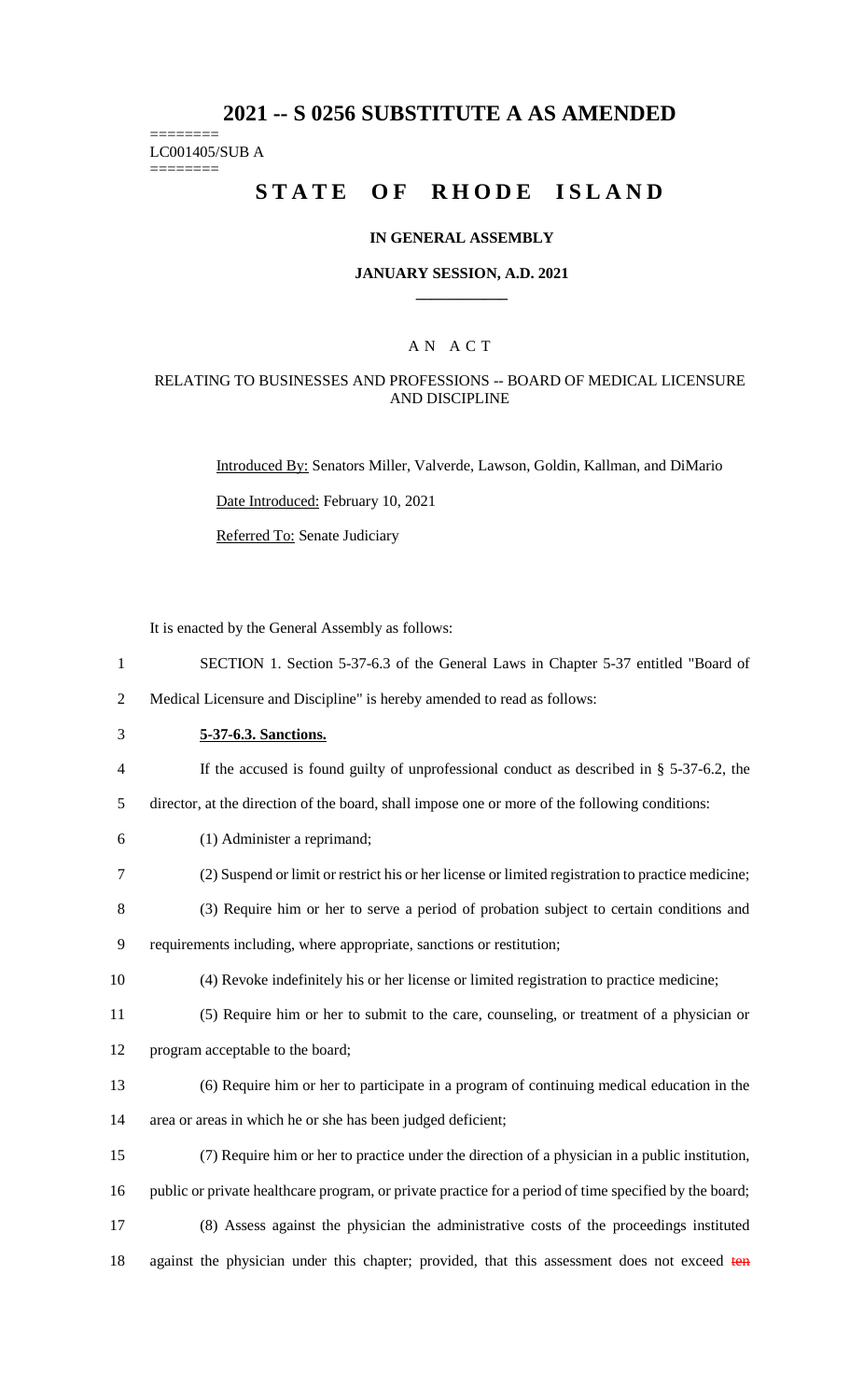| $\mathbf{1}$   | thousand dollars (\$10,000) thirty thousand dollars (\$30,000);                                         |
|----------------|---------------------------------------------------------------------------------------------------------|
| $\overline{2}$ | (9) Any other conditions or restrictions deemed appropriate under the circumstances.                    |
| 3              | SECTION 2. Title 5 of the General Laws entitled "BUSINESSES AND PROFESSIONS"                            |
| 4              | is hereby amended by adding thereto the following chapter:                                              |
| 5              | <b>CHAPTER 90</b>                                                                                       |
| 6              | <b>AUTHORITY TO FINE HEALTH CARE PROFESSIONALS</b>                                                      |
| 7              | 5-90-1. Authority to fine health care professionals and assess administrative costs.                    |
| $8\,$          | (a) Any licensing board responsible for governing the professional conduct of individuals               |
| 9              | with the authority to prescribe controlled substances shall have the authority to assess a fine against |
| 10             | a licensee who has been found guilty of unprofessional conduct and/or violating any provision of        |
| 11             | the general laws, any rule, any regulation, any order, any license, or any approval issued by the       |
| 12             | director.                                                                                               |
| 13             | (1) No such fine shall be assessed for the first charge or count against a licensee.                    |
| 14             | (2) Any fine assessed against a licensee for the second charge or count, regardless if such             |
| 15             | charge or count appears on the first complaint or a subsequent complaint, shall not exceed one          |
| 16             | thousand dollars (\$1,000).                                                                             |
| 17             | (3) Any fine assessed against a licensee for each charge or count subsequent to the second              |
| 18             | charge or count, regardless if such charge or count appears on the first complaint or a subsequent      |
| 19             | complaint, shall not exceed five thousand dollars (\$5,000).                                            |
| 20             | (b) Any licensee who fails to pay an assessed fine within the time period prescribed by the             |
| 21             | relevant licensing board shall be subject to disciplinary action, up to and including revocation.       |
| 22             | (c) When an individual licensed by a board described in subsection (a) of this section                  |
| 23             | concurrently:                                                                                           |
| 24             | (1) Holds at least one other license issued by a regulatory entity subject to the jurisdiction          |
| 25             | of the department; and                                                                                  |
| 26             | (2) Fails to comply with any provision of the general laws, any rule, any regulation, any               |
| 27             | order, any license, or any approval issued by the director, only one board may issue a fine for the     |
| 28             | licensed individual's unprofessional conduct in connection therewith.                                   |
| 29             | (d) Prior to the assessment of a fine under this section, the department of health shall adopt          |
| 30             | rules and regulations providing guidance on the appropriate range of sanctions and the criteria to      |
| 31             | be considered when recommending specific sanctions or administrative monetary penalties to the          |
| 32             | director.                                                                                               |
| 33             | (e) Any licensing board responsible for governing the professional conduct of individuals               |
| 34             | with the authority to prescribe controlled substances shall have the authority to assess against the    |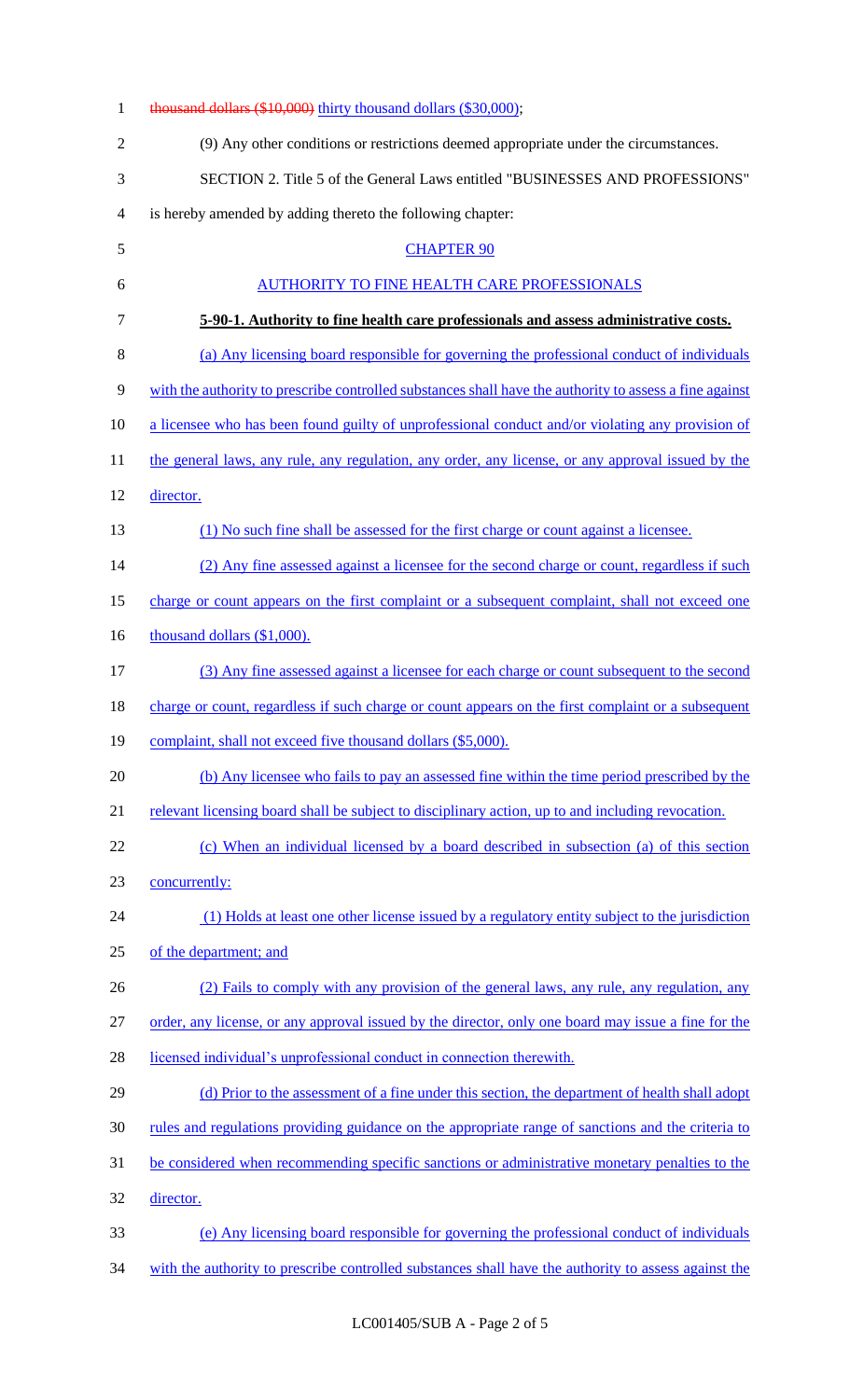- 1 individual the administrative costs of the proceedings instituted against the licensee under this
- 2 chapter; provided that, this assessment shall not exceed five thousand dollars (\$5,000), except for
- 3 those individuals licensed under chapter 37 of title 5.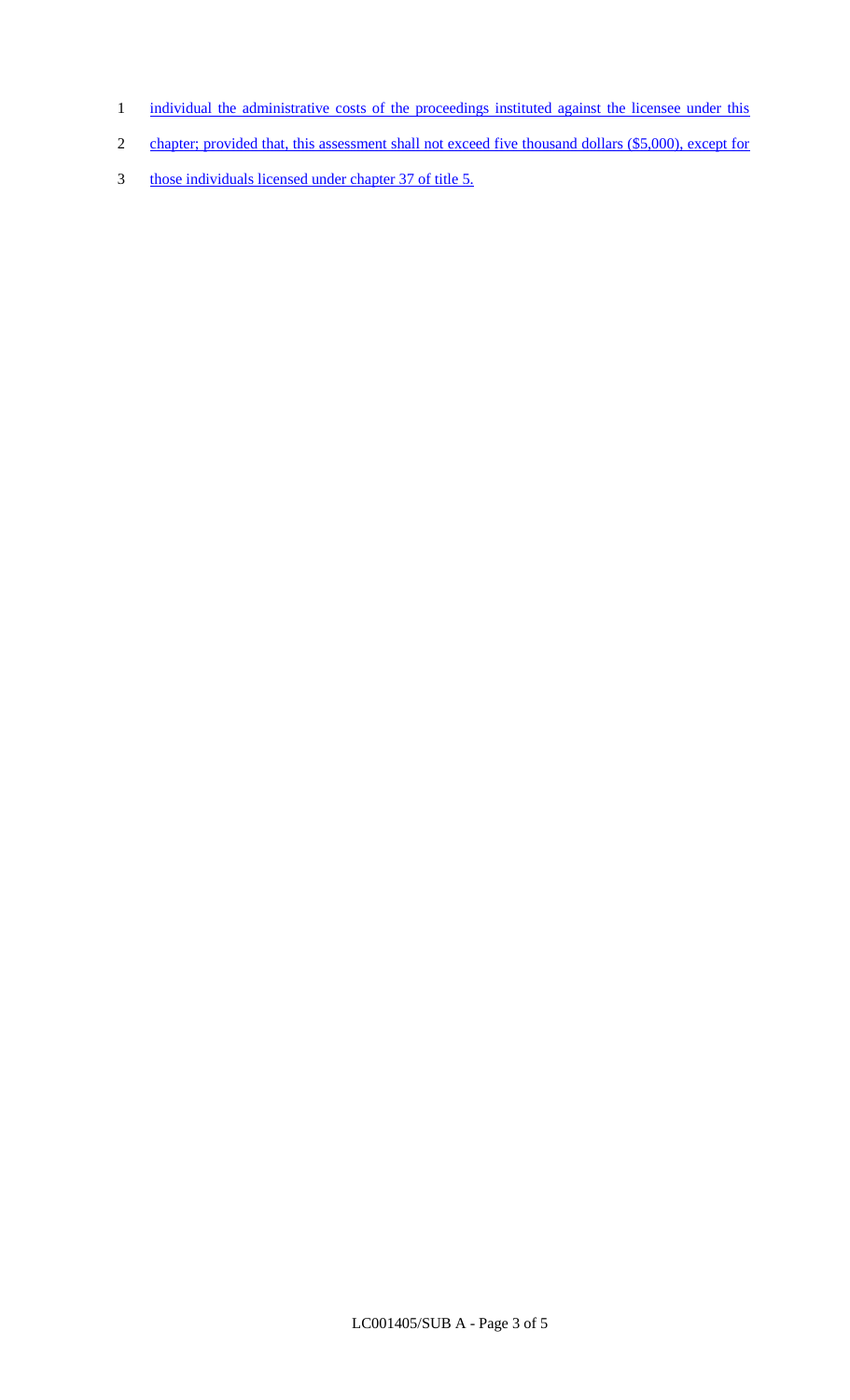1 SECTION 3. This act shall take effect upon passage.

LC001405/SUB A  $=$ 

 $=$